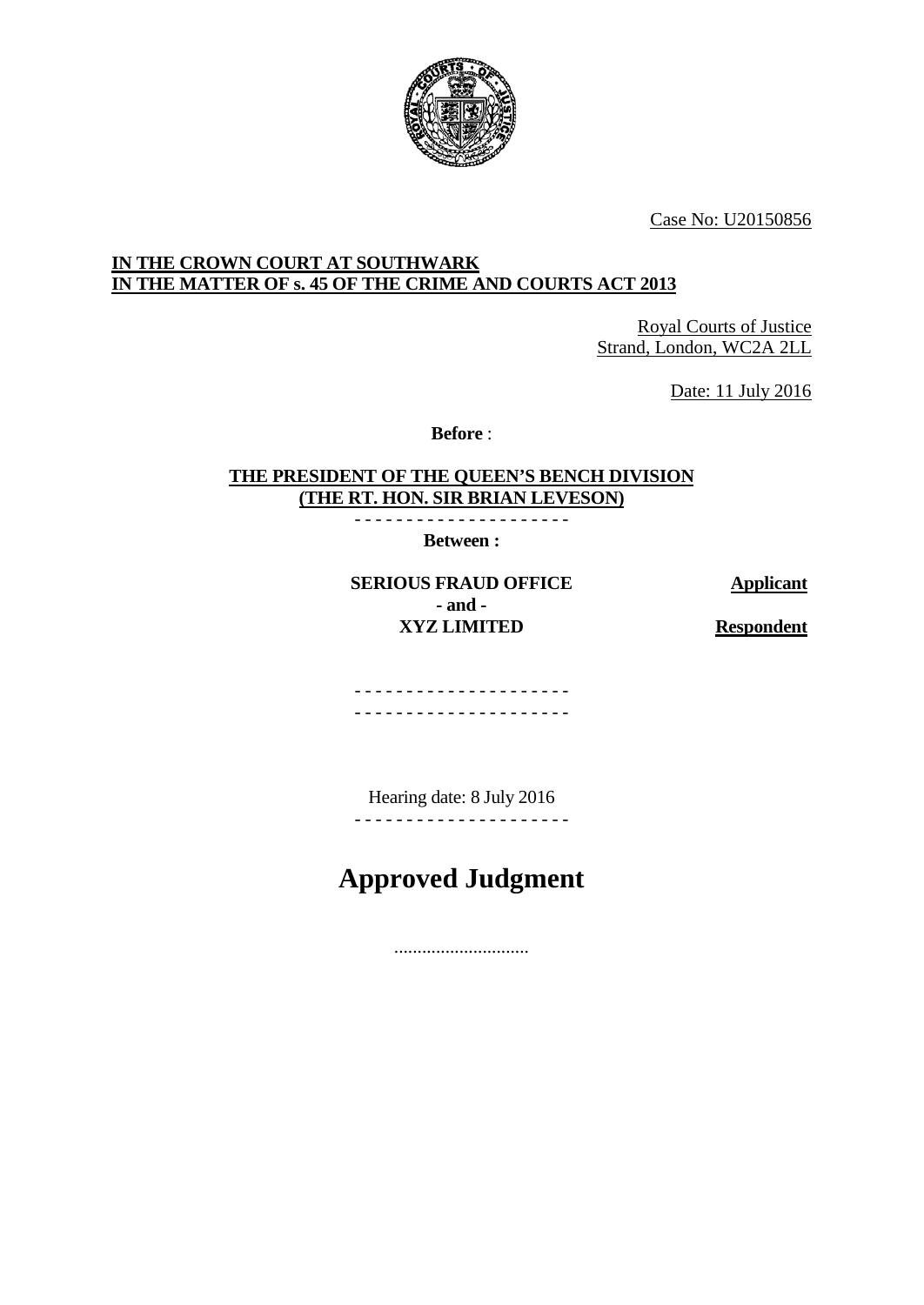## **Sir Brian Leveson P :**

- 1. This application by the Serious Fraud Office ("SFO") for approval of a Deferred Prosecution Agreement ("DPA") follows the scheme prescribed by s. 45 and Schedule 17 of the Crime and Courts Act 2013 ("the 2013 Act"). It concerns the activities of XYZ Ltd ("XYZ"), a small to medium sized enterprise ("SME") which between June 2004 and June 2012 was involved, through its controlling minds, in the offer and/or payment of bribes to secure contracts in foreign jurisdictions. On 24 June, I indicated that I was prepared to grant a declaration pursuant to para. 7(1) of Schedule 17 of the 2013 Act to the effect that the proposed agreement between the SFO and XYZ was likely to be in the interests of justice and that the proposed terms (viewed overall) are fair, reasonable and proportionate.
- 2. Following that hearing, on 6 July 2016, an agreement has been signed by the Director of the SFO and the Managing Director of XYZ and I am now asked, pursuant to para. 8(1) of Schedule 17 to declare that the DPA is in the interests of justice, and, furthermore, that the terms of the DPA are fair, reasonable and proportionate. In other words, I am asked definitively to approve that which I previously approved provisionally. In this way, as I explained in the final judgment in *SFO v Standard Bank* (U20150854), 30 November 2015, the court retains control of the ultimate outcome of the resolution of the investigation. Approval triggers the requirements also set out in para. 8 in these terms:

"(3) A DPA only comes into force when it is approved by the Crown Court making a declaration under sub-paragraph (1).

(4) The court must give reasons for its decision on whether or not to make a declaration under sub-paragraph (1).

(5) A hearing at which an application under this paragraph is determined may be held in private.

(6) But if the court decides to approve the DPA and make a declaration under sub-paragraph (1) it must do so, and give its reasons, in open court.

(7) Upon approval of the DPA by the court, the prosecutor must publish –

(a) the DPA

(b) the declaration of the court under paragraph 7 and the reasons for its decision to make the declaration,

(c) in a case where the court initially declined to make a declaration under paragraph 7, the court's reason for that decision, and

(d) the court's declaration under this paragraph and the reasons for its decision to make the declaration,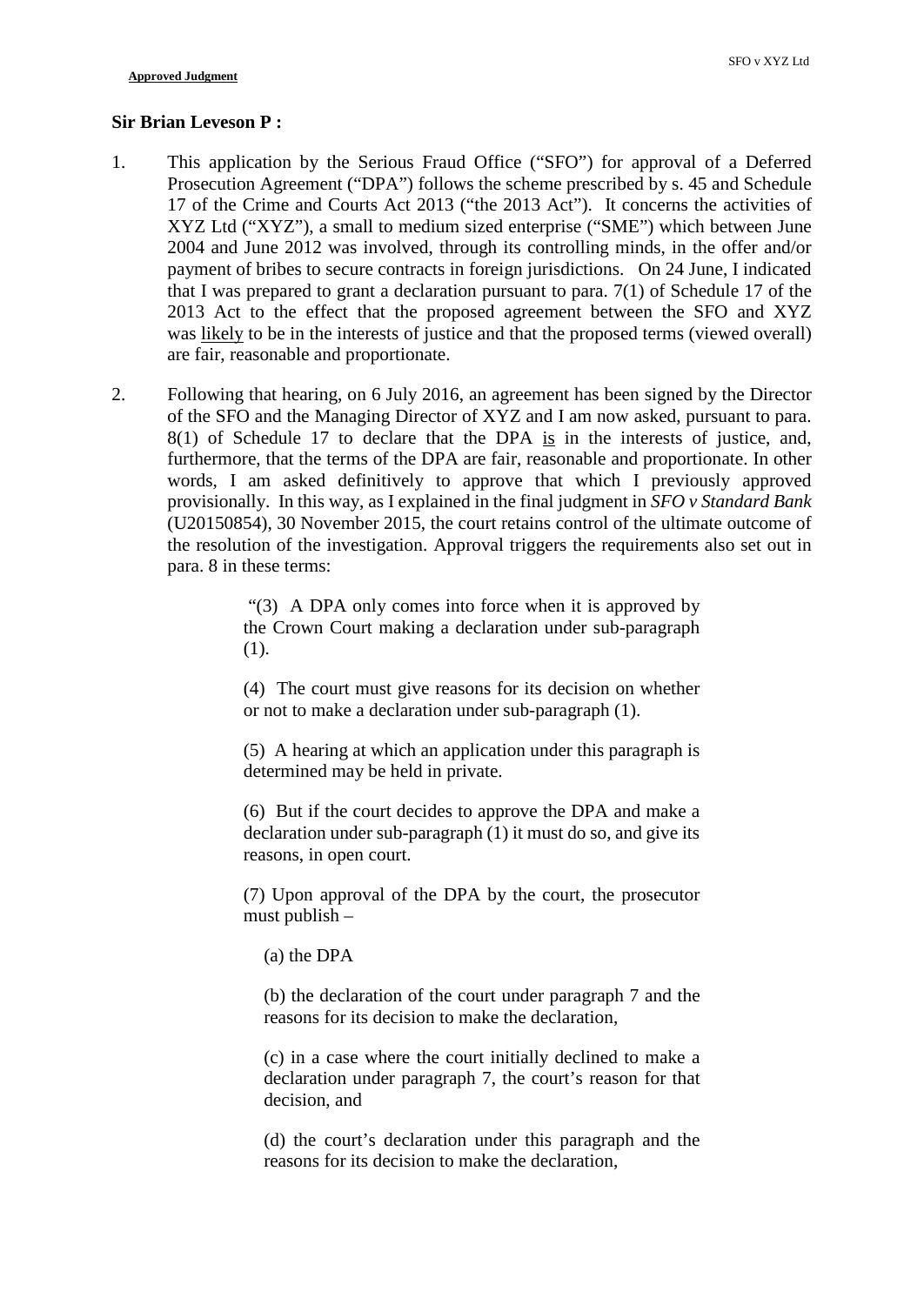unless the prosecutor is prevented from doing so by an enactment or by an order of the court under paragraph 12<br>(postponement of publication to avoid prejudicing (postponement of publication to avoid prejudicing proceedings)."

- 3. Thus, although the proposal that a DPA meets the criteria set out in the 2013 Act must be the subject of argument in private (so as not to prejudice criminal proceedings should an agreement not be approved), when it is approved, the engagement of the parties with the court then becomes open to public scrutiny, consistent with the principles of open justice. The only exception is where publication is prevented by statute or must be postponed to avoid a substantial risk of serious prejudice to the administration of justice in any other legal proceedings. In this case, on the basis that there are ongoing criminal proceedings, a redacted version of this judgment may be made public and may only be replaced by this judgment which provides full details of the parties involved following the conclusion of criminal proceedings.
- 4. The present application raises the problems generated when a modestly resourced SME has demonstrably committed offences of bribery and corruption on a prolific scale. It is therefore a less straightforward application of the principles and process that I have set out. In the preliminary judgment (*SFO v XYZ Ltd* (U20150856), 24 June 2016), at [3], I identified the nub of the matter as:

"At what level of criminality is it necessary simply to allow the SME to become insolvent and to what extent is it appropriate to mitigate the financial penalty, knowing that the SME is only able to make any substantial payment with the support of the substantial company of which the SME is a wholly owned subsidiary? On the one hand, allowing the SME to continue to trade (assuming necessary compliance has been put in place) is in the public interest but, on the other hand, nothing must be done to encourage the pursuit of criminal behaviour through a corporate vehicle which can be abandoned as insolvent if necessary."

- 5. The facts are extensively set out in the Statement of Facts and analysed in the judgment that I gave following the hearing under para. 7 of Schedule 13: see  $[6] - [22]$ . In short, XYZ generates the majority of its revenue from exports to Asian markets. In February 2000, it was acquired by ABC Companies LLC ("ABC") which is a US registered corporation.
- 6. During the period June 2004 to June 2012, XYZ, through a small but important group of its employees and agents, was involved in the systematic offer and/or payment of bribes to secure contracts in foreign jurisdictions.
- 7. In total, of 74 contracts which were ultimately examined, 28 are said to be "implicated", that is to say there is specific evidence to suggest that each contract was procured as a result of the offer and/or payment of bribes. It is these which form the subject-matter of the present application.
- 8. The way in which these offences were committed was for intermediary agents within a particular jurisdiction to offer or to place bribes with those thought to exert influence or control over the awarding of contracts; this was done on behalf of XYZ's employees and ultimately the company. It is significant that these were payments which were not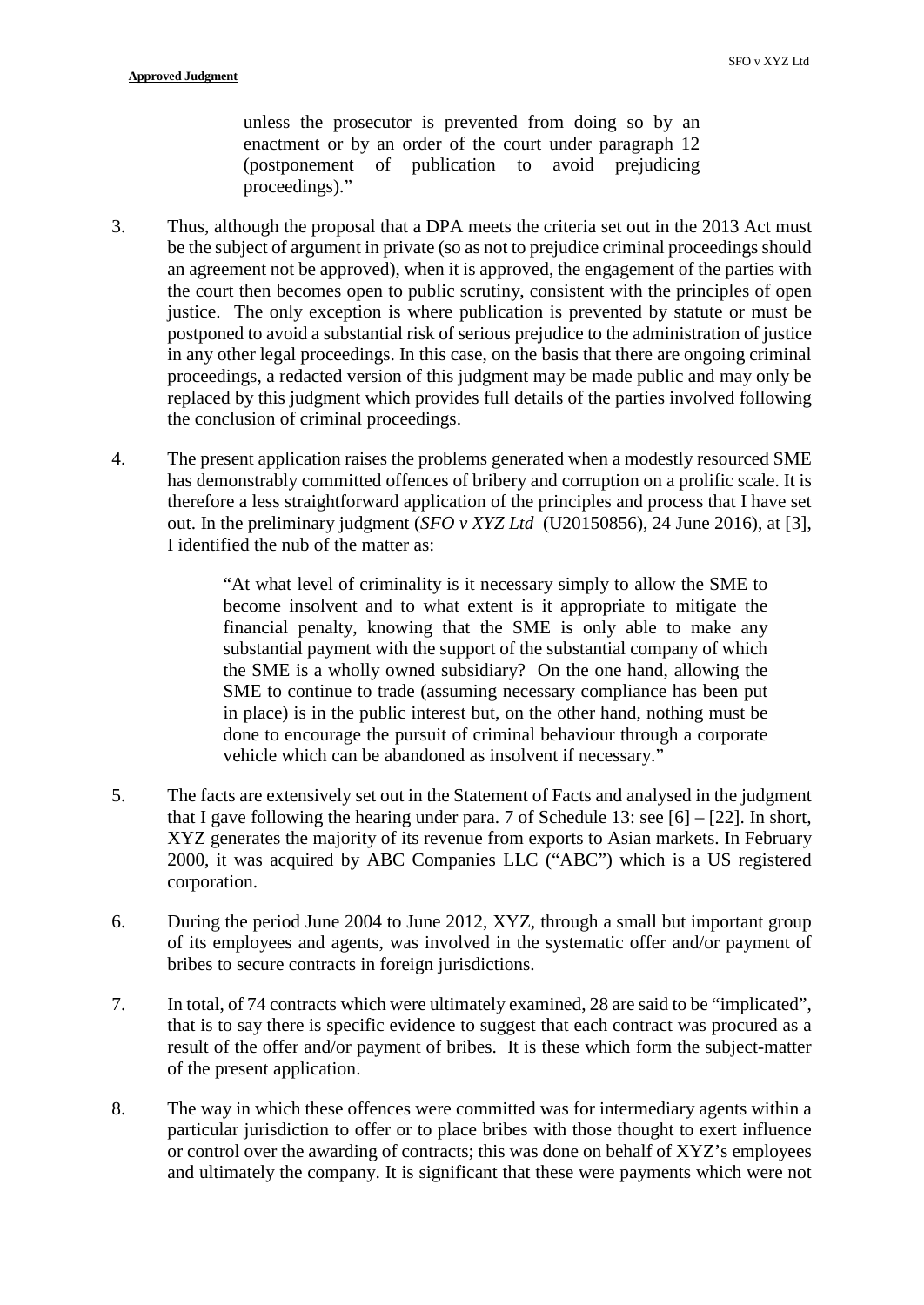part of agency agreements which provided for agents' remuneration on the basis of commission expressed as a percentage of the contract value in each case. Rather, correspondence shows the payment also of what is described as "fixed commission", "special commission" and "additional commission". It is also important to emphasise that there is no direct evidence of any illegal agreement between the agents concerned and the purported recipients of bribes. However, given the context and correspondences between XYZ employees and agents, this DPA preliminary application proceeds on the basis that the various terms used represent euphemisms for bribes.

- 9. In the period 2004-2013, a total of £17.24 million was paid to XYZ on the 28 implicated contracts on which bribes were offered. This sum represented 15.81% of the total turnover of XYZ in the period (being £109 million). The total gross profit from the implicated contracts amounted to £6,553,085 out of a total gross profit of £31.4 million (i.e. 20.82%). XYZ estimates a net profit of approximately £2.5 million in respect of the implicated contracts.
- 10. It is also appropriate to say something of the involvement of ABC in the business of XYZ which, effectively, it rescued following acquisition. ABC provided support for annual budgeting, marketing and product development while also providing long-term strategic planning, supply chain and global sourcing resources. In 2007, a group-wide health and safety programme was rolled out which remains in place. ABC has also provided services in relation to cost-saving measures, a compliance manual, a code of conduct with online training together with management consultancy along with support in comprehensive environmental health and safety (EHS), corporate HR and internal audit. XYZ paid ABC a total of  $\text{\pounds}2.3$  m. in management fees over this period. During the period following the February 2000 acquisition, ABC received dividend payments totalling some £6 million.
- 11. By its own admission, prior to 2012, XYZ did not have adequate compliance provisions in place. In order to address this problem, in late 2011, ABC sought to improve matters in its subsidiary by implementing its global compliance programme within XYZ. It was within the context of this compliance programme that, at the end of August 2012, concerns came to light about the way in which a number of contracts had been secured. XYZ took immediate action by retaining a law firm to undertake an independent internal investigation. After making a written self-report on behalf of its client, the law firm continued to supplement the SFO with information while it conducted its own investigation. Two further self-reports were made.
- 12. At this stage, it should be noted that the 28 implicated contracts straddle the coming into force of the Bribery Act 2010 ("the 2010 Act") on 1 July 2011. With this in mind and on the basis of its and the law firm's investigations, acting in accordance with the full code test set out in the Code for Crown Prosecutors and, therefore, para. 1.2.i(a) of the DPA Code of Practice, the Director of the SFO was satisfied that there was sufficient evidence to provide a realistic prospect of conviction against XYZ. The offences contained within the draft indictment are, in relation to the pre-2010 Act conduct, conspiracy to corrupt, in relation to post-2010 Act conduct, conspiracy to bribe contrary to s. 1 of the Criminal Law Act 1977 and failure to prevent bribery, contrary to section 7 of the Bribery Act 2010. The particulars are set out in my judgment on the preliminary application.

*The Terms of the DPA*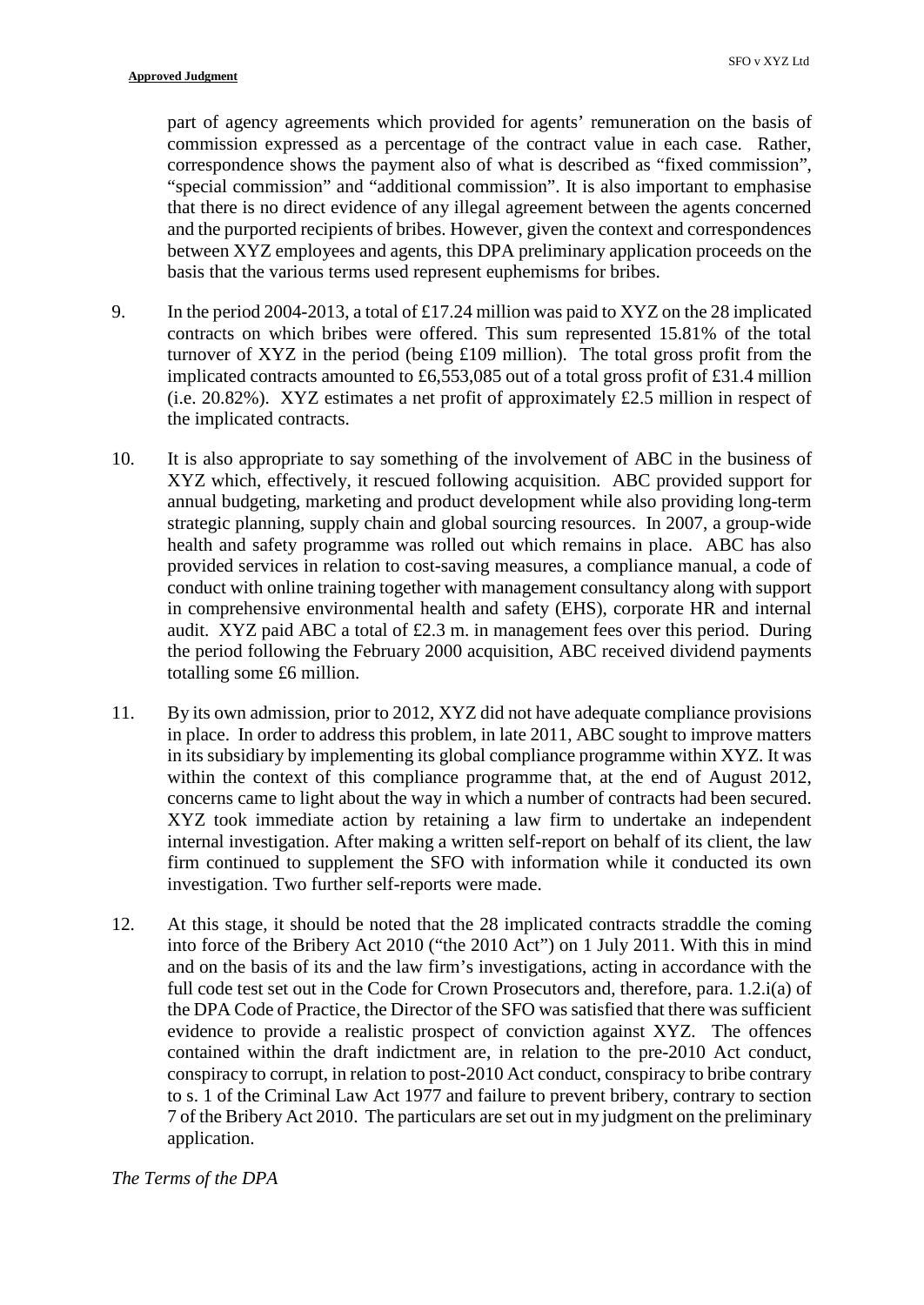- 13. The essential basis of this DPA is that effective from the date of a declaration under paras. 8(1) and (3) of Schedule 17 to the 2013 Act for a period of at least three years, and up to a period of five years (in broad terms), the SFO will agree, having preferred the indictment, to suspend it and, subject to compliance with the terms of the DPA, at the end of the period, discontinue the proceedings. Conditions include the provision that there is no protection against prosecution of any present or former officer, employee or agent or, indeed, of XYZ for conduct not disclosed by it prior to the date of the agreement (or any future criminal conduct); prosecution can also follow if the organisation provided information to the SFO which it knew or ought to have known was inaccurate, misleading or incomplete.
- 14. The other requirements falling upon XYZ are as follows:
	- i) Disgorgement of gross profits of £6,201,085 (of which £1,953,085 will be contributed by ABC being the repayment by ABC of a significant proportion of dividends that it had received from XYZ, albeit entirely innocently);
	- ii) Payment of a financial penalty of £352,000 being a reasonable estimate of the unencumbered balance of cash available following a review by the SFO of XYZ's cash flow projections over three years;
	- iii) Past and future cooperation with the SFO (as further described) in all matters relating to the conduct arising out of the circumstances of the draft indictment; and
	- iv) Review, maintenance of and reporting to the SFO on the organisation's existing compliance programme (as further described).

It is also acknowledged that no tax reduction shall be sought in relation to the payments (i) and (ii) above.

- 15. In the judgment which followed the application under para. 7(1) of Schedule 17 of the 2013 Act, I extensively analysed the interests of justice (at [32]-[46]). I identified the relevant factors (at [32]) as including the seriousness of the predicate offence or offences; the importance of incentivising the exposure and self-reporting of corporate wrongdoing; the history (or otherwise) of similar conduct; the attention paid to corporate compliance prior to, at the time of and subsequent to the offending; the extent to which the entity has changed both in its culture and in relation to relevant personnel; and the impact of prosecution on employees and others innocent of any misconduct.
- 16. In short, as to the seriousness of the conduct, there is no doubt that XYZ's systematic bribery over a period of eight years was grave. That said, the great majority of bribes were offered at the instigation of agents who were not under any pressure from XYZ putting them at risk of (often very severe) penal consequences in their home countries, and the bribing mechanism was not particularly sophisticated or redolent of a corporate cover-up. Of particular importance, reflecting a core purpose of the creation of DPAs to incentivise the exposure and self-reporting of corporate wrongdoing, was the promptness of the self-report, the fully disclosed internal investigation and co-operation of XYZ.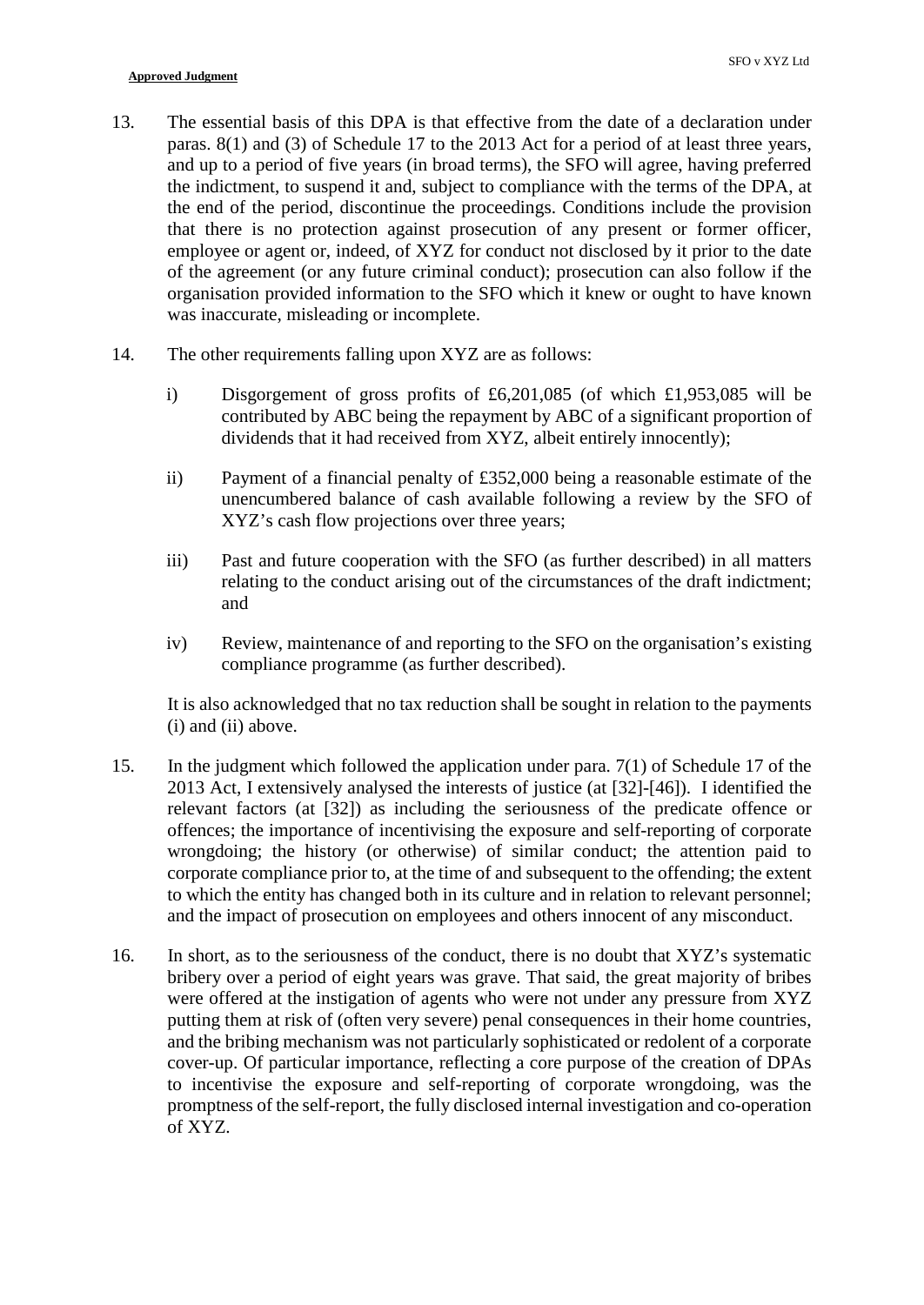- 17. Further, although inadequate during the period the conduct at issue, XYZ (after ABC's investment) has implemented new training programmes, policies and procedures and it was this implementation that led to the discovery of the conduct. In that respect, it is important to note there is no question in this case of the parent company knowingly making profit from its subsidiary's criminality; neither is there any suggestion (let alone evidence) that ABC should have known about what was going on or behaved otherwise than with complete propriety when it was discovered. Given ABC's lack of knowledge and the self-report when the new compliance programme started to reveal a problem, there is absolutely no suggestion that XYZ was deliberately operated as an impecunious vehicle through which corrupt payments might be made.
- 18. Moreover, prosecution and conviction would lead to significant legal costs and financial penalty at an unfavourable time in the industry, a context where XYZ currently operates on an 'economic knife-edge': XYZ would risk insolvency harming the interests of workers, suppliers, and the wider community. In any event, it is clear that XYZ in its current form is effectively a different entity from that which committed the offence.
- 19. Turning to the terms of the DPA, its proposed duration of at least three years, and up to five years, allows for the financial terms to be met. There is also no issue about the SFO reserving the right to prosecute former employees or XYZ in the event that it provided inaccurate, misleading or incomplete information: terms that will be standard in DPAs. Terms as to future co-operation and compliance (see [74]-[76] of the preliminary judgment), requiring continued full and truthful cooperation and an internal compliance review in light of the Bribery Act 2010 and other applicable anti-corruption law respectively (itself to be reported annually by XYZ's Chief Compliance Officer to the SFO), are also clearly appropriate.
- 20. As to financial terms, compensation was not appropriate as it was not possible to positively identify any victims as entities who may be compensated (see [52]-[53]). With that in mind, the disgorgement and financial penalty sums merit particular attention. In particular, it should be noted that they were determined in a context where XYZ has limited means and ability such that the maximum amount it would be able to provide towards paying any financial obligation imposed without becoming insolvent is estimated to be £352,000. It is appropriate, therefore, to consider them both individually and together.
- 21. In this context, XYZ's parent company, ABC, has offered to provide the necessary financial support should a DPA be agreed although, to be clear, there was neither contractual nor legal obligation on ABC, as an innocent parent company, to contribute towards a financial penalty imposed upon one of its subsidiaries for criminal conduct by that subsidiary. Ultimately, of course, the subsidiary can be prosecuted and, if unable to pay an appropriate penalty, wound up. On the other hand, as counsel for XYZ accepted, a parent company receiving financial benefits arising from the unlawful conduct of a subsidiary (albeit unknown) must understand how this will be perceived: see [54]-[57] with regard to disgorgement. In that regard, it is important to note that ABC has received £6 million in dividends from XYZ since acquiring it in February 2000.
- 22. In the initial DPA, disgorgement of profits in the sum of £3.3 million was proposed along with a financial penalty of £1.3 million, making a total financial commitment of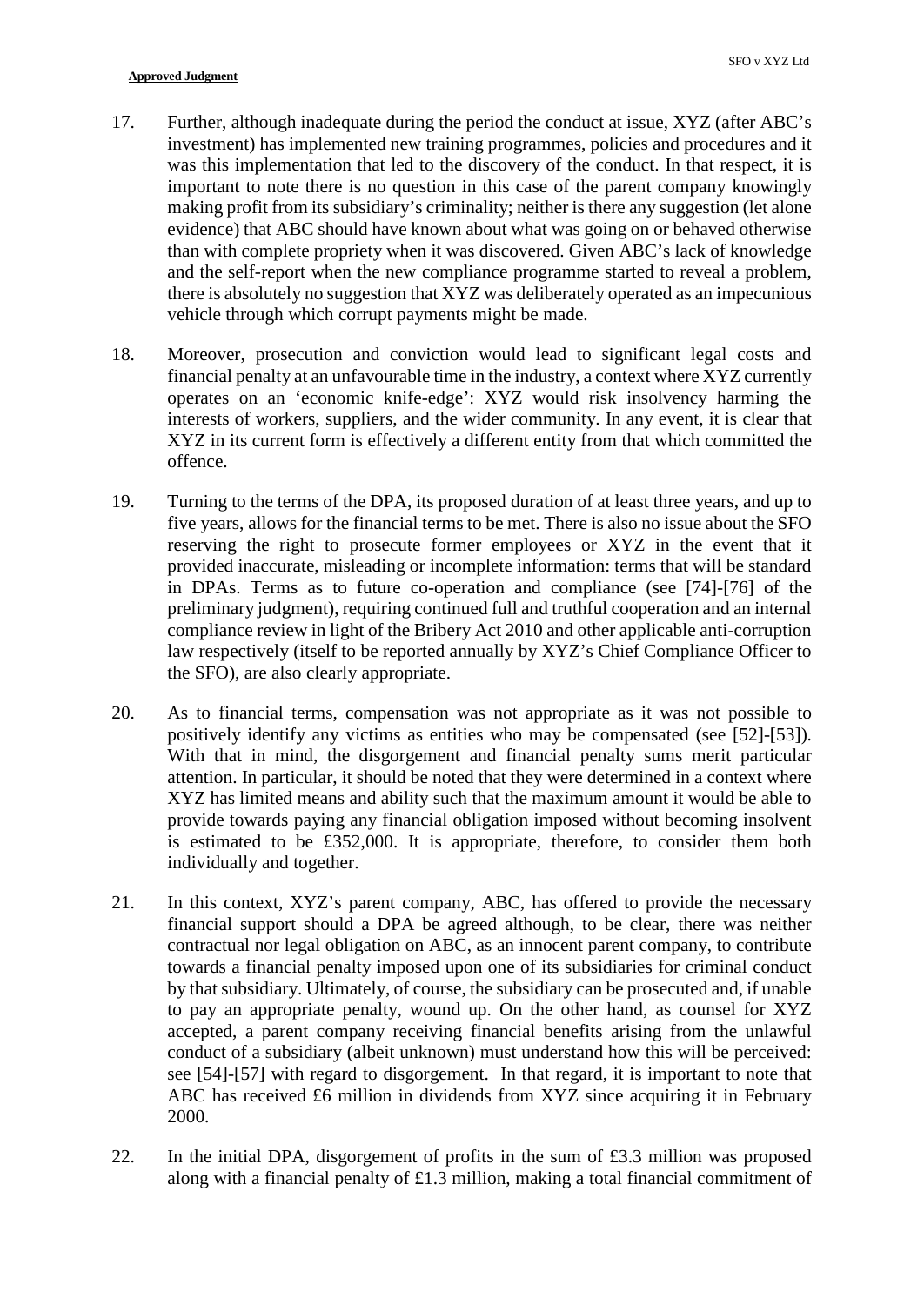£4.8 million. In light of the dividends received, XYZ and ABC have now jointly agreed that ABC will also return £1,953,085 for XYZ to pay towards disgorgement, which brought the total sum to be disgorged to £6,201,085 which is the total gross profit less the sum of £352,000 available over the period from XYZ's resources.

- 23. As to financial penalty, given the type and extent of the offending, it is not surprising that the correct culpability starting point, as the SFO had proposed, is high (see [60]- [63]). The parties submitted a lower than expected harm multiplier figure of 250%, but such a figure was always going to be academic given XYZ's means and ability to pay (see [64]-[67]). 250% of gross profit  $(f6, 553, 085)$  amounts to a starting point for a financial penalty of just under £16.4 million ([68]). In accord with para. 5(4) of Schedule 17, discounting that sum for a guilty plea, a discount of 50% was appropriate not least to encourage others to conduct themselves as XYZ has when confronting criminality; this reduces the figure to £8.2 million ([69]).
- 24. Such a financial penalty is wholly unrealistic for XYZ. Stepping back, therefore, it is essential to consider all the circumstances. These include the conclusion that the interests of justice did not require XYZ to be pursued into insolvency. Thus, XYZ's means and the impact of any financial penalty on XYZ's staff, service users, customers and the local economy are all significant factors. SFO accountants accept that £352,000 is a reasonable estimate of the sum that will be available to XYZ to provide towards any financial obligations and that the balance would have to be provided through support from ABC. As a result, taking into account the sum to be disgorged of £6,201,085, a financial penalty of £352,000 leads to a total which equates to the gross profit on the implicated contracts (see [70]-[73]). This figure could equally have been reached by reducing the disgorgement and increasing the financial penalty by equal amounts. The pragmatic answer is that, in these circumstances, the overall sum payable (whether called disgorgement or financial penalty) sufficiently marks the offending and is itself fair, reasonable and proportionate. That is the conclusion that I reached following the preliminary hearing and I remain of that view.
- 25. In terms of costs and ancillary provisions, with regard to the former, the SFO has agreed not to seek costs in light of XYZ's means and ability to pay. With regard to the latter, at the sole discretion of the SFO, late payment of instalments in accordance with the DPA's financial terms by up to 30 days will not constitute a breach of the DPA agreement but will be subject to interest at the prevailing rate applicable to judgment debts in the High Court. These terms are incorporated into the agreement: [76].
- 26. Taking all this together, pursuant to para. 8(1) of Schedule 17 of the 2013 Act, I declare that the DPA is in the interests of justice and that its terms are fair, reasonable and proportionate. I therefore consent to the preferring of the bill of indictment charging XYZ with two offences contrary to s. 1 of the Criminal Law Act 1977 and one offence contrary to s. 7 of the Bribery Act 2010 in the terms proposed (see s. 2(2)(b) of the Administration of Justice (Miscellaneous Provisions) Act 1933) and note that, pursuant to para. 2(2) of Schedule 17, these proceedings are automatically suspended. The terms of the DPA now fall to be enforced in default of which an application can be made under para. 9(1) of Schedule 17.

## *Concluding remarks*